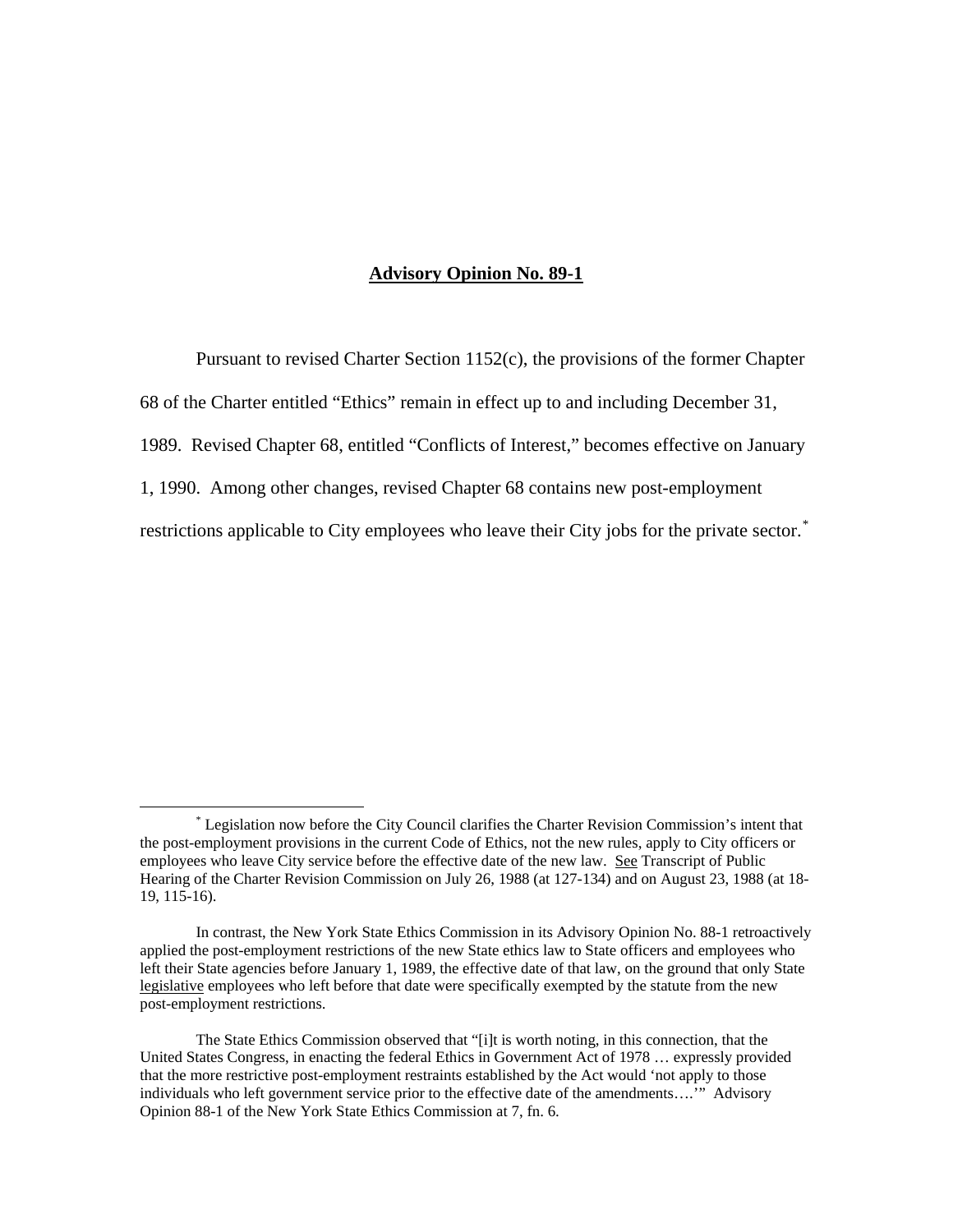We have been asked which post-employment restrictions apply to: (1) employees who have terminated their City employment on or before December 31, 1989, but who are receiving paychecks for accumulated leave after that date; and (2) managerial employees who have taken a discretionary leave of absence without pay from their City employment on or before December 31, 1989.

## Board of Ethics Opinion No. 650

In a series of early opinions, the Board of Ethics ruled that a City employee on any kind of leave was subject to the entire Code of Ethics, as though he or she was still actively working for the City. See Board of Ethics Opinion Nos. 13, 59, 102, 111, 112, 160 and 176.

The Board of Ethics modified this position in its Opinion No. 650, issued in 1983, finding that such employees should only be subject to the Code's post-employment restrictions, stating:

> … the real situation of a person who has taken the necessary formal steps to retire or resign or has been laid off but remains on the payroll until accumulated leave (such as terminal leave, annual leave or compensatory leave) is exhausted, is that he has left City service for all practical purposes …